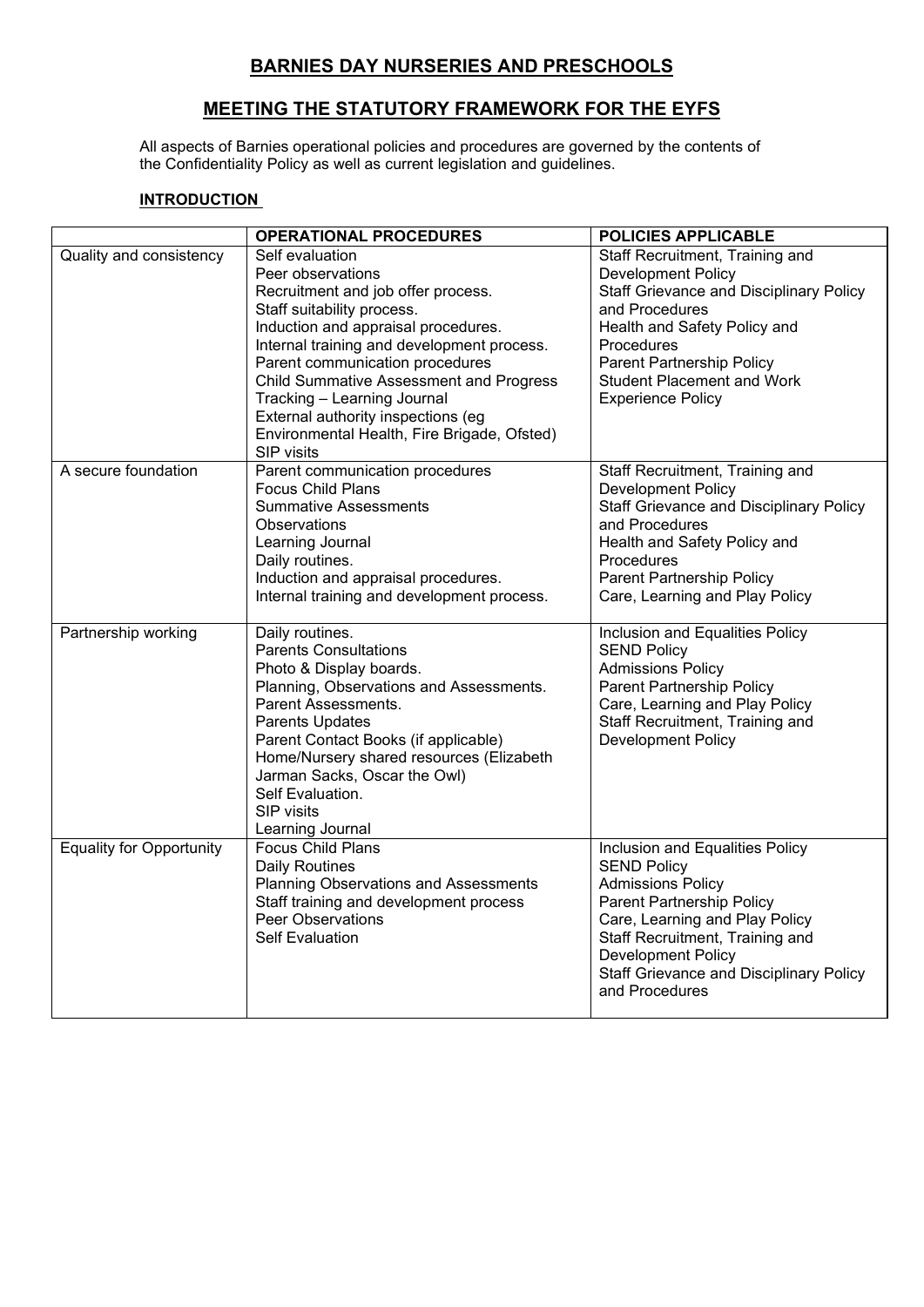## **SECTION 1: THE LEARNING AND DEVELOPMENT REQUIREMENTS**

|                                                                                   | <b>OPERATIONAL PROCEDURES</b>                                                                                                                                                                                                                                                                                                                                                                                       | <b>POLICIES APPLICABLE</b>                                                                                                                                                                                                       |
|-----------------------------------------------------------------------------------|---------------------------------------------------------------------------------------------------------------------------------------------------------------------------------------------------------------------------------------------------------------------------------------------------------------------------------------------------------------------------------------------------------------------|----------------------------------------------------------------------------------------------------------------------------------------------------------------------------------------------------------------------------------|
| The areas of learning and<br>development                                          | Focus Child Programme<br>Key worker files.<br>Daily routines.<br><b>Parents Consultations</b><br>Photo albums.<br>Display boards.<br>Planning, Observations and Assessments.<br><b>Summative Assessments</b><br>Learning Journal<br>Parent Assessments.<br><b>Parents Newsletter</b><br><b>Parent Contact Books</b><br>Home/Nursery shared resources (Elizabeth<br>Jarman Sacks, Oscar the Owl)<br>Self Evaluation. | Inclusion and Equalities Policy<br>Parent Partnership Policy<br><b>SEND Policy</b><br><b>Encouraging Good Behaviour Policy</b><br>Care, Learning and Play Policy<br>Staff Recruitment, Training and<br><b>Development Policy</b> |
| The early learning goals<br>The prime areas<br>The specific<br>$\bullet$<br>areas | Suitable Indoor/Outdoor Environments<br>Focus Child Programme<br>Individual Learning Styles<br>Planning, Observations and Assessments.<br><b>Summative Assessments</b><br>Parent Assessments.<br>Self Evaluation.                                                                                                                                                                                                   | Inclusion and Equalities Policy<br>Parent Partnership Policy<br><b>SEND Policy</b><br><b>Encouraging Good Behaviour Policy</b><br>Care, Learning and Play Policy<br>Staff Recruitment, Training and<br>Development Policy        |

### **SECTION 2: ASSESSMENT**

|                                                                                                                                               | <b>OPERATIONAL PROCEDURES</b>                                                                                                                                                                                                                                                                                                              | <b>POLICIES APPLICABLE</b>                                                                                                                                                                                                       |
|-----------------------------------------------------------------------------------------------------------------------------------------------|--------------------------------------------------------------------------------------------------------------------------------------------------------------------------------------------------------------------------------------------------------------------------------------------------------------------------------------------|----------------------------------------------------------------------------------------------------------------------------------------------------------------------------------------------------------------------------------|
| Initial & Ongoing<br>Assessing                                                                                                                | Parent/child settling procedures<br><b>Parent Assessment</b><br>Focus Child Programme<br>Key worker files.<br>Daily routines.<br><b>Parents Consultations</b><br>Photo albums.<br>Display boards.<br>Planning, Observations and Assessments.<br>Learning Journal<br>Weekly formative well-being assessment<br><b>Summative Assessments</b> | Inclusion and Equalities Policy<br>Parent Partnership Policy<br><b>SEND Policy</b><br><b>Encouraging Good Behaviour Policy</b><br>Care, Learning and Play Policy<br>Staff Recruitment, Training and<br><b>Development Policy</b> |
| Progress check at two                                                                                                                         | Focus Child Programme<br>Key worker files.<br>Daily routines.<br>Parents meeting<br>Photo albums.<br>Display boards.<br>Planning, Observations and Assessments.<br>Learning Journal<br><b>Summative Assessments</b><br>Progress Tracker<br>Parent Assessments.                                                                             | Inclusion and Equalities Policy<br>Parent Partnership Policy<br><b>SEND Policy</b><br><b>Encouraging Good Behaviour Policy</b><br>Care, Learning and Play Policy<br>Staff Recruitment, Training and<br><b>Development Policy</b> |
| Assessment at the end of<br>the EYFS - The Early<br><b>Years Foundation Stage</b><br>Profile (EYFSP)<br>Barnies contribution at<br>transition | Focus Child Programme<br>Planning, Observations and Assessments.<br>Learning Journal<br>Parent Assessments.<br><b>Summative Assessments</b><br>Progress Tracker<br><b>Transition procedures</b><br>Self Evaluation.                                                                                                                        | Inclusion and Equalities Policy<br>Parent Partnership Policy<br><b>SEND Policy</b><br><b>Encouraging Good Behaviour Policy</b><br>Care, Learning and Play Policy<br>Staff Recruitment, Training and<br><b>Development Policy</b> |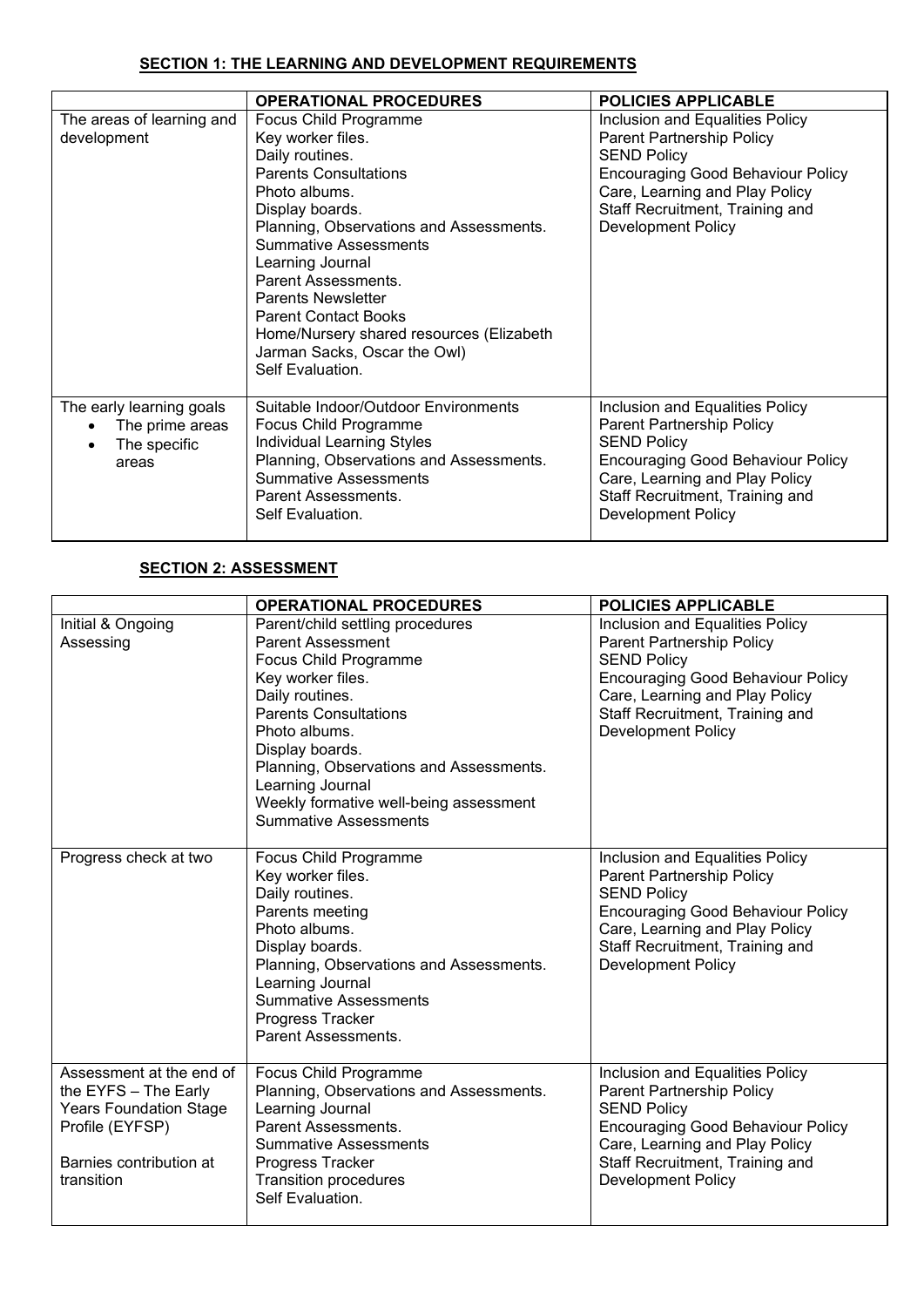### **SECTION 3: THE SAFEGUARDING AND WELFARE REQUIREMENTS**

Whilst the Safeguarding Children Policy and Procedures predominantly relates to this section other policies and procedures are identified as having relevance.

|                                                                                                                                                                  | <b>OPERATIONAL PROCEDURES</b>                                                                                                                                                                                                                                                                                                                                                                                                                     | <b>POLICIES APPLICABLE</b>                                                                                                                                                                                                                                                                                                                                                                                                                                                          |
|------------------------------------------------------------------------------------------------------------------------------------------------------------------|---------------------------------------------------------------------------------------------------------------------------------------------------------------------------------------------------------------------------------------------------------------------------------------------------------------------------------------------------------------------------------------------------------------------------------------------------|-------------------------------------------------------------------------------------------------------------------------------------------------------------------------------------------------------------------------------------------------------------------------------------------------------------------------------------------------------------------------------------------------------------------------------------------------------------------------------------|
| <b>Child Protection</b>                                                                                                                                          | Health and Safety procedures and records.<br>Management planning records.<br>Staff induction, appraisal and training<br>procedures.<br>Staff Guidelines and reporting information<br>Annual checks and maintenance contracts.<br>Self Evaluation.<br>First Aid Training.<br>Food Hygiene Training.<br>Child admission forms and parental<br>communication procedures.<br>Weekly formative well-being assessment                                   | <b>Health and Safety Policy</b><br>Care, Learning and Play Policy<br>Staff Recruitment, Training and<br><b>Development Policy</b><br><b>Staff Grievance and Disciplinary Policy</b><br>and Procedures<br><b>Admissions Policy</b><br>Parent Partnership Policy<br>Inclusion and Equalities Policy<br><b>Special Needs Policy</b><br>Non-collection & Lost Child Policy<br><b>Encouraging Good Behaviour Policy</b><br><b>Student Placement and Work</b><br><b>Experience Policy</b> |
| Suitable People<br>Qualification<br>$\bullet$<br>Key person<br>Ratios                                                                                            | Recruitment and job offer process.<br>Staff suitability process.<br>Annual declaration<br>Induction and appraisal procedures.<br>Internal training and development process.<br>Self Evaluation.<br><b>Peer Observations</b>                                                                                                                                                                                                                       | Staff Recruitment, Training and<br><b>Development Policy</b><br><b>Staff Grievance and Disciplinary Policy</b><br>and Procedures<br><b>Student Placement and Work</b><br><b>Experience Policy</b>                                                                                                                                                                                                                                                                                   |
| Health<br>Medicines<br>$\bullet$<br>Food and Drink<br>$\bullet$<br>Accident or Injury<br>$\bullet$                                                               | <b>Health and Safety Procedures</b><br>Fire Safety and Evacuation procedures<br>Accident reporting and review process<br>Risk assessment<br>Emergency and CPR notices<br>Child Health Plans and medication procedures<br>Food allergy analysis<br>Dietary specifications<br>Food suitability assessments<br>Staff Guidelines and reporting information<br>Annual checks and maintenance contracts<br>First Aid Training.<br>Food Hygiene Training | Health and Safety Policy<br>Staff Recruitment, Training and<br>Development Policy<br><b>Staff Grievance and Disciplinary Policy</b><br>and Procedures<br>Parent Partnership Policy<br>Inclusion and Equalities Policy<br><b>SEND Policy</b><br>Non-collection & Lost Child Policy<br><b>Encouraging Good Behaviour Policy</b>                                                                                                                                                       |
| <b>Managing Behaviour</b>                                                                                                                                        | Suitable Indoor/Outdoor environments<br>Daily routines and guidelines<br>Weekly formative well-being assessment<br>Positive Behaviour Management practise<br>Staff Guidelines and reporting information<br>Parental involvement and collaboration<br>Incident reports<br>Behaviour tracker<br>Multi-Agency working                                                                                                                                | Health and Safety Policy<br>Care, Learning and Play Policy<br>Staff Recruitment, Training and<br><b>Development Policy</b><br><b>Staff Grievance and Disciplinary Policy</b><br>and Procedures<br>Parent Partnership Policy<br>Inclusion and Equalities Policy<br><b>SEND Policy</b><br>Non-collection & Lost Child Policy<br><b>Encouraging Good Behaviour Policy</b>                                                                                                              |
| Safety and Suitability of<br>premises, environment<br>and equipment<br>Safety<br>$\bullet$<br>Smoking, Vaping<br>$\bullet$<br>Premises<br><b>Risk</b><br>Outings | Health and safety procedures and records.<br>Daily routines and guidelines<br>Fire Safety and Evacuation procedures<br>Accident reporting and review process<br>Risk assessment<br><b>Emergency and CPR notices</b><br>Outing procedures<br>Staff Guidelines and reporting information<br>Annual checks and maintenance contracts<br>First Aid Training.<br>Food Hygiene Training                                                                 | Health and Safety Policy<br>Care, Learning and Play<br>Staff Recruitment, Training and<br>Development Policy<br><b>Staff Grievance and Disciplinary Policy</b><br>and Procedures                                                                                                                                                                                                                                                                                                    |